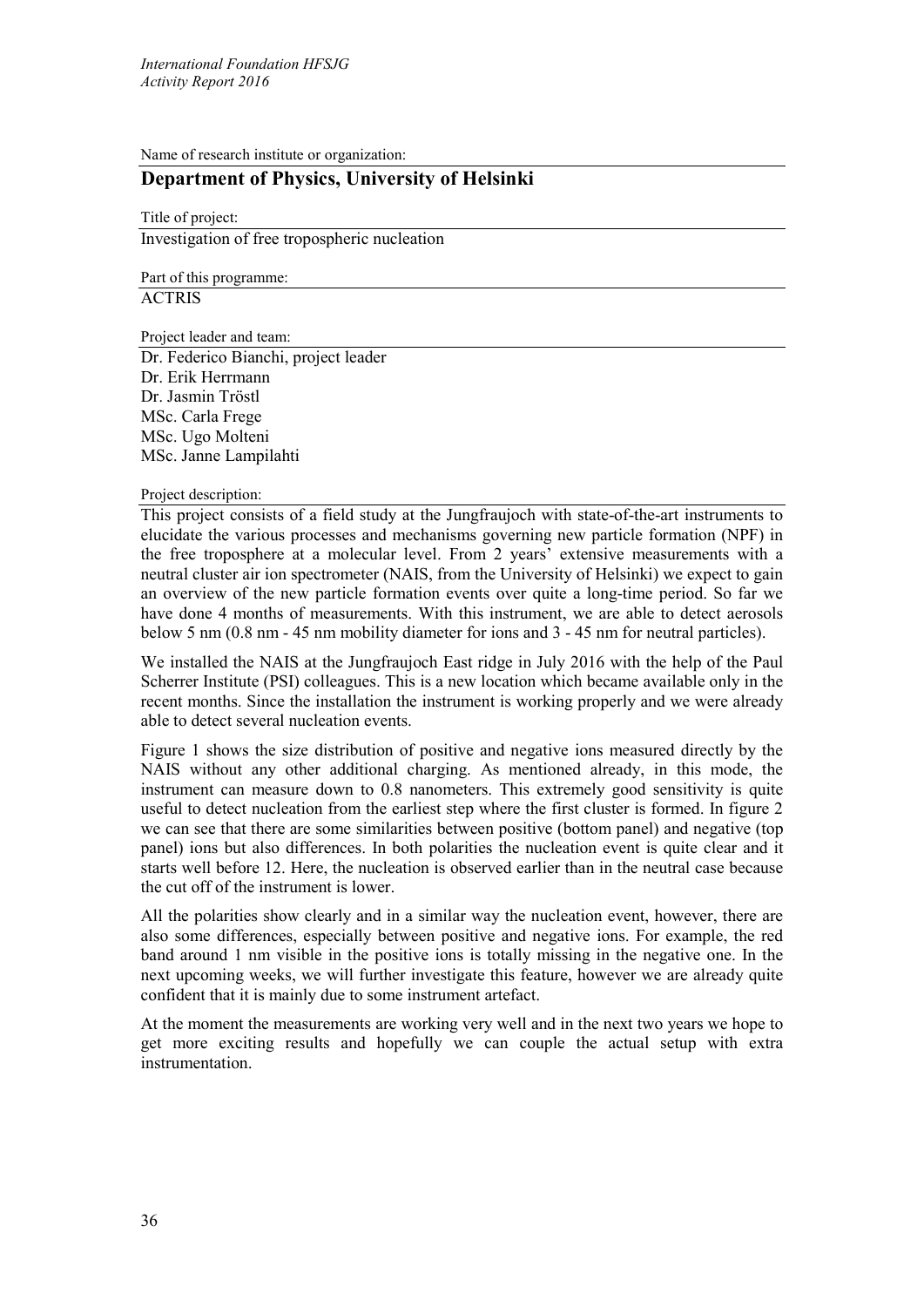

*Figure 1. Ion size distribution measured by the NAIS. Negative ions displayed in the top panel and positive ions in the bottom one during a nucleation event recorded at the Jungfraujoch station.*

#### Key words:

Nucleation, ions, spectrometers, free troposphere

#### Collaborating partners/networks:

Paul Scherrer Institute

Scientific publications and public outreach 2016:

# **Refereed journal articles and their internet access**

Bianchi, F., J. Tröstl, H. Junninen, C. Frege, S. Henne, C.R. Hoyle, U. Molteni, E. Herrmann, A. Adamov, N. Bukowiecki, X. Chen, J. Duplissy, M. Gysel, M. Hutterli, J. Kangasluoma, J. Kontkanen, A. Kürten, H.E. Manninen, S. Münch, O. Peräkylä, T. Petäjä, L. Rondo, C. Williamson, E. Weingartner, J. Curtius, D.R. Worsnop, M. Kulmala, J. Dommen, and U. Baltensperger, New particle formation in the free troposphere: a question of chemistry and timing, Science, 352, 1109-1112, doi: 10.1126/science.aad5456, 2016. chemistry and timing, Science, 352, 1109-1112, doi: 10.1126/science.aad5456, 2016. http://science.sciencemag.org/content/early/2016/05/24/science.aad5456

Frege, C., F. Bianchi, U. Molteni, J. Tröstl, H. Junninen, S. Henne, M. Sipilä, E. Herrmann, M.J. Rossi, M. Kulmala, C.R. Hoyle, U. Baltensperger, and J. Dommen, Chemical characterization of atmospheric ions at the High Altitude Research Station Jungfraujoch (Switzerland), Atmos. Chem. Phys. Discuss., doi: 10.5194/acp-2016- 709, 2016. http://www.atmos-chem-phys-discuss.net/acp-2016-709/

Tröstl, J., E. Herrmann, C. Frege, F. Bianchi, U. Molteni, N. Bukowiecki, C.R. Hoyle, M. Steinbacher, E. Weingartner, J. Dommen, M. Gysel, and U. Baltensperger, Contribution of new particle formation to the total aerosol concentration at the high-altitude site Jungfraujoch (3580masl, Switzerland), Journal of Geophysical Research-Atmospheres, **121**, 19, 11692-11711, doi: 10.1002/2015JD024637, 2016. http://onlinelibrary.wiley.com/doi/10.1002/2015JD024637/epdf

#### **Conference papers**

Bianchi, F., H. Junninen, J. Kontkanen, A. Marinoni, P. Bonasoni, K. Sellegri, P. Laj, J. Dommen, D.R Worsnop, M. Kulmala, U. Baltensperger, Nucleation at high altitude: from the Alps to the Everest Base Camp, Air ions, clusters and atmospheric aerosols workshop, Hyytiälä, Finland, August 23-25, 2016.

Bianchi, F., H. Junninen, J. Kontkanen, A. Marinoni, P. Bonasoni, K. Sellegri, P. Laj, J. Dommen, D.R Worsnop, M. Kulmala, U. Baltensperger, Nucleation at high altitude: from the Alps to the Everest Base Camp,  $22^{nd}$ European Aerosol Conference EAC, Tours, France, September 04-09, 2016.